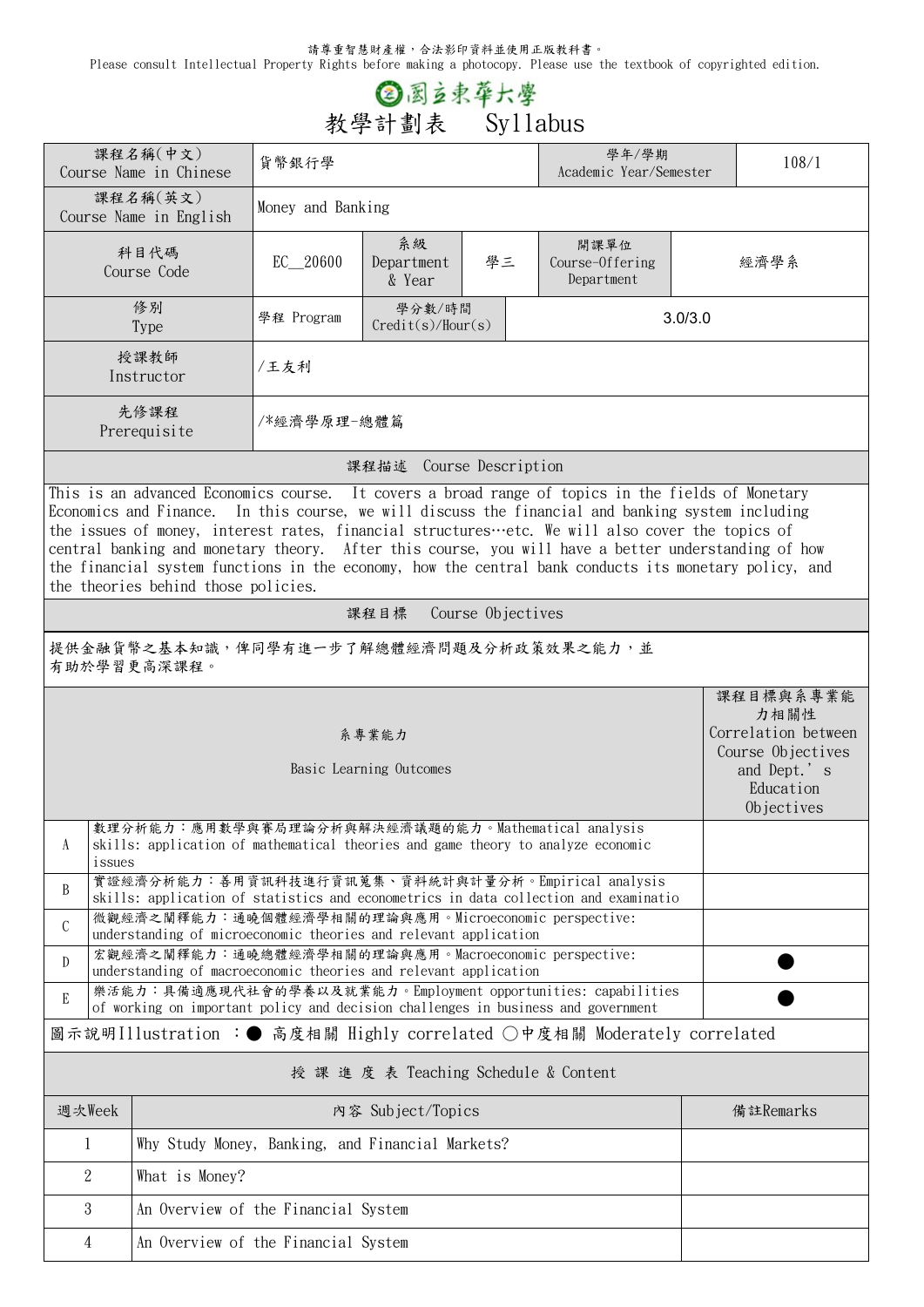| 5                                                                         | The meaning of Interest Rates<br>The Behavior of Interest Rates                               |  |  |  |  |  |  |  |
|---------------------------------------------------------------------------|-----------------------------------------------------------------------------------------------|--|--|--|--|--|--|--|
| 6                                                                         | The Risk and Term Structure of Interest Rates                                                 |  |  |  |  |  |  |  |
| 7                                                                         | The Stock Market, the Theory of Rational Expectations, and the<br>Efficient Market Hypothesis |  |  |  |  |  |  |  |
| 8                                                                         | An Economic Analysis of Financial Structure                                                   |  |  |  |  |  |  |  |
| 9                                                                         | 期中考試週 Midterm Exam                                                                            |  |  |  |  |  |  |  |
| 10                                                                        | Banking and the Management of Financial Institutions                                          |  |  |  |  |  |  |  |
| 11                                                                        | Economic Analysis of Financial Regulation                                                     |  |  |  |  |  |  |  |
| 12                                                                        | Banking Industry: Structure and Competition                                                   |  |  |  |  |  |  |  |
| 13                                                                        | Financial Crises in Advanced and Emerging Economies                                           |  |  |  |  |  |  |  |
| 14                                                                        | Quantity Theory, Inflation, and the Demand for Money                                          |  |  |  |  |  |  |  |
| 15                                                                        | Central Banks                                                                                 |  |  |  |  |  |  |  |
| 16                                                                        | The Money Supply Process                                                                      |  |  |  |  |  |  |  |
| 17                                                                        | Tools of Monetary Policy<br>The Conduct of Monetary Policy: Strategy and Tactics              |  |  |  |  |  |  |  |
| 18<br>期末考試週 Final Exam                                                    |                                                                                               |  |  |  |  |  |  |  |
| 學<br>策<br>Teaching Strategies<br>教<br>略                                   |                                                                                               |  |  |  |  |  |  |  |
| 課堂講授 Lecture<br>分組討論Group Discussion<br>參觀實習 Field Trip<br>$ \bm{\surd} $ |                                                                                               |  |  |  |  |  |  |  |
| 其他Miscellaneous: Class Presentation and Classroom Games                   |                                                                                               |  |  |  |  |  |  |  |
| 教 學 創 新 自 評 Teaching Self-Evaluation                                      |                                                                                               |  |  |  |  |  |  |  |
| 創新教學(Innovative Teaching)                                                 |                                                                                               |  |  |  |  |  |  |  |
| 問題導向學習(PBL)<br>團體合作學習(TBL)<br>解決導向學習(SBL)                                 |                                                                                               |  |  |  |  |  |  |  |
| 翻轉教室 Flipped Classroom<br>磨課師 Moocs                                       |                                                                                               |  |  |  |  |  |  |  |
| 社會責任(Social Responsibility)                                               |                                                                                               |  |  |  |  |  |  |  |
| 在地實踐Community Practice<br>產學合作 Industy-Academia Cooperation               |                                                                                               |  |  |  |  |  |  |  |
| 跨域合作(Transdisciplinary Projects)                                          |                                                                                               |  |  |  |  |  |  |  |
| 跨界教學Transdisciplinary Teaching<br>跨院系教學Inter-collegiate Teaching          |                                                                                               |  |  |  |  |  |  |  |
| 業師合授 Courses Co-taught with Industry Practitioners                        |                                                                                               |  |  |  |  |  |  |  |
| 其它 other:                                                                 |                                                                                               |  |  |  |  |  |  |  |
|                                                                           |                                                                                               |  |  |  |  |  |  |  |